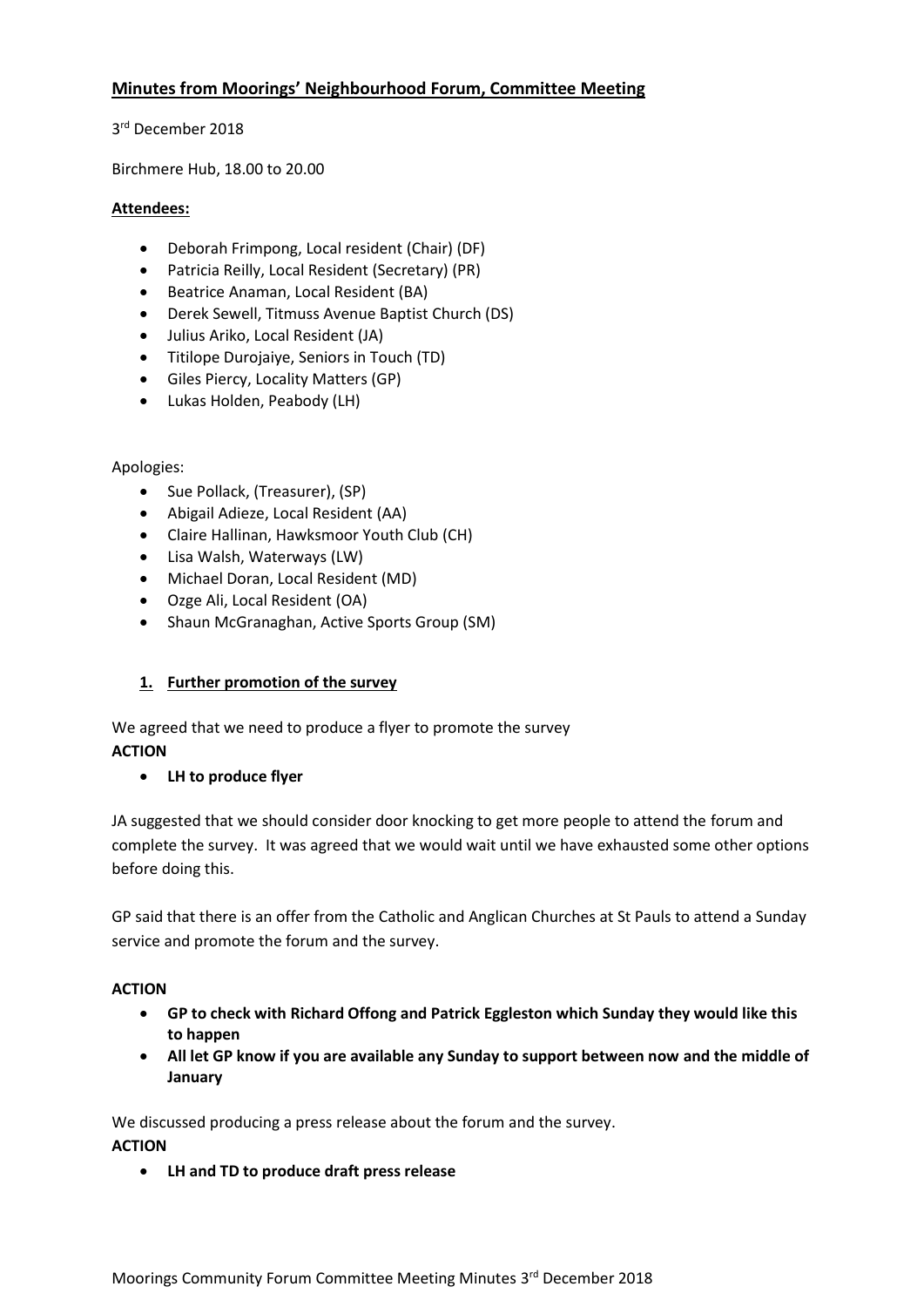TD suggested that it would be useful for some committee members to have training in social media **ACTION**

• **TD to discuss with LH and report back**

We discussed use of social media such as Facebook and Twitter. PR said that there have been some issues with the Facebook account but the twitter account is up running #mooringsnf **ACTION** 

### • **TD and PR agreed to discuss further developments and manage the accounts**

• **All - promote the forum via social media where possible**

GP will be attending Greenwich Islamic Centre on Friday 7<sup>th</sup> December from around 12.00 to 14.30 to hand out surveys to people attending the mosque and letting them know about the forum. **ACTION**

## • **All - is anyone else available to support on Friday?**

We discussed the Thamesmead newsletter and there was a bit of confusion about who gets **ACTION** 

- **LH to feedback to committee about who gets the newsletter**
- **LH to get information about the forum and survey into the Thamesmead newsletter**

Event at Gogi's - we will be regularly promoting the forum at outside Gogi's over the coming weeks. **ACTION**

• **PR to send further details**

## **2. Formalities:**

We need to ask people to sign a form confirming they want to be part of the Neighbourhood Forum: **ACTION** 

### • **GP to draft a form and get printed**

At the AGM which will be held on 28th January we need to agree our draft constitution, subject to designation by RB Greenwich.

### **ACTION**

• **GP to send out a draft constitution for everyone to consider before 12th December**

TD asked that we make clear in the constitution what the scope of the forum is to be. This also needs to cover issues such as expectations on committee members in terms of attending meetings, sending apologies etc

# **3. Application to Royal Borough of Greenwich (RBG)**

We agreed that we need to contact RBG's planning department, as soon as possible, to update them on progress and check that we are doing what is needed to make it easier for them to approve the designation of the forum and the proposed area. We agreed that, by the end of year, we should have sent a draft constitution to RBG for them to consider.

# **ACTION**

• **GP to draft email for DF to send**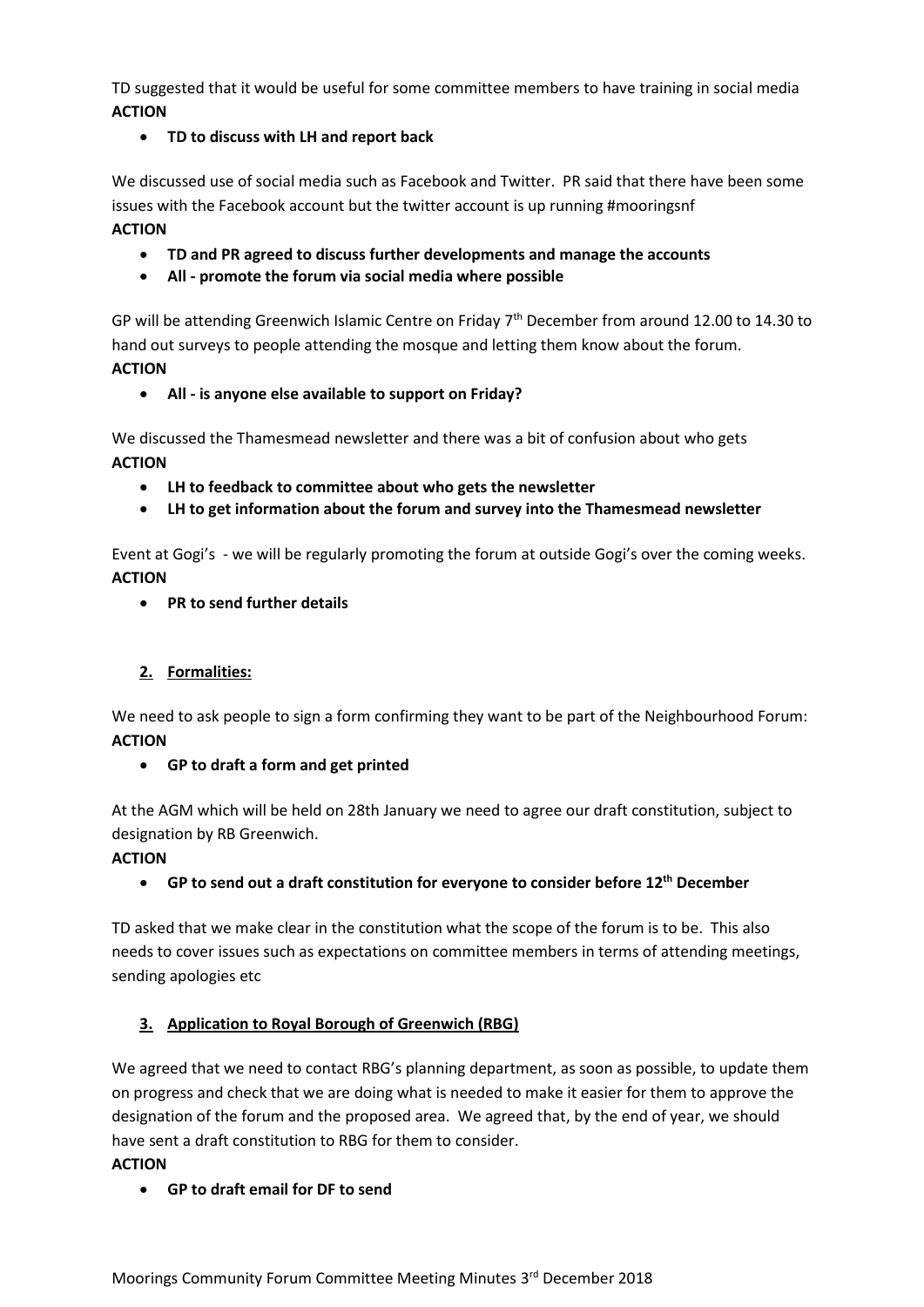### **4. Date for future meetings:**

Committee meetings will be held the second Monday of every month from 17.30 to 19.30

The forum meetings will be held the last Monday of every alternate month, starting on January 28<sup>th</sup> 2019.

#### **ACTION**

• **GP to get invites sent to all committee members**

### **5. Boundary discussion**

GP raised some issues relating to the boundary which are summarised in the picture below:



The key items of discussion were that we need to pre-empt any concerns being raised by RBG, by sharing the proposed boundary with them as soon as possible and testing what, if any, concerns they may have. We also agreed that we need to speak to the following:

- Linton Mead School,
- Bishop John Robinson School
- Hyde Housing (as they have a stock of housing just to the east of the current proposed boundary

DS also suggested contact the new Woolwich Poly School for Girls which is being built just to the west of the proposed boundary

**ACTION**

- **GP to contact above organisations to get their reaction**
- **LH to revise the map that is currently on the survey?**
- **DF to discuss boundary with RBG**